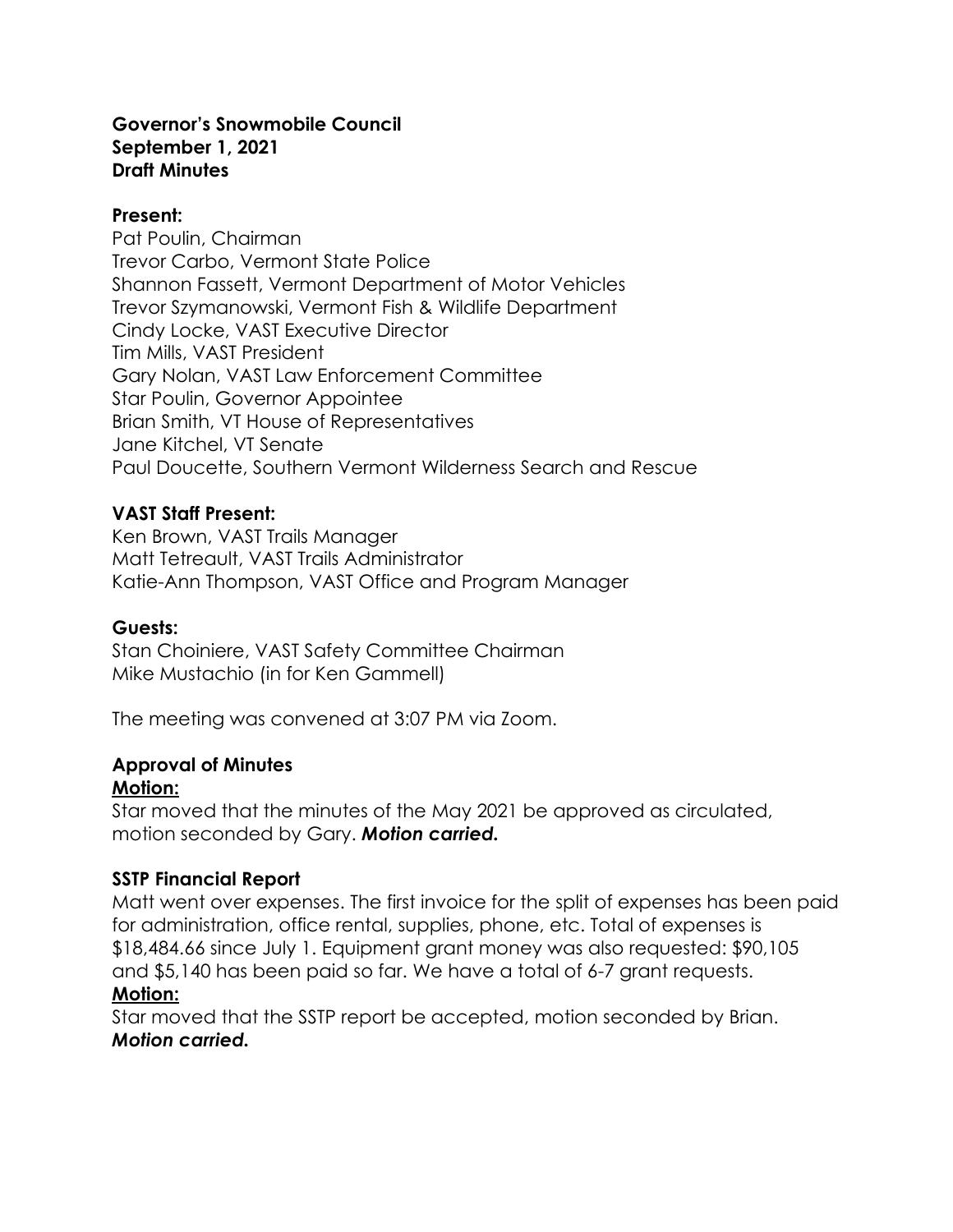# **Agency Reports**

Vermont State Police Nothing to report.

# Fish & Wildlife

Trevor Szymanowski reported that they had a new dedicated position for recreational enforcement and that would be filled by Sargent Jenna Reed. Also, F&W has ordered one new snowmobile and may order just a few more to their fleet.

Sheriff's Association Not present.

# Southern Vermont Wilderness Search & Rescue

Paul Doucette reported that they do not have a lot going on right now. They were able to secure their annual grant to operate for the Department of Public Safety. They have a September 28 planning meeting.

# Department of Motor Vehicles

Shannon Fassett reported that Mike Smith is the new Deputy Commissioner of DMV. Registration numbers were announced: 2020 = 20,374 and so far in 2021 = 21,474.

Cindy Locke said the DMV miscellaneous bill has passed out of the House and is slated for signature.

Forest, Parks & Recreation Not present.

# **VAST**

# Registration Increase

The council discussed doing a \$2 to \$3 increase on registrations to help fund law enforcement and also equipment grants. Cindy will write a letter to the Governor expressing our desire and we need to ask that language be added to the Miscellaneous DMV bill.

# Accident/Investigations

VAST would like to keep working on this and finding housing for accident reports.

# **Law Enforcement Committee**

Gary Smith would like law enforcement to work harder at enforcing laws and issuing tickets. Right now, out of 9,218 inspections 1.2% resulted in tickets and 3.5% in warnings. Cindy mentioned that we brought in \$12,000 in ticket revenue last winter and spent \$120,000 on law enforcement. We should not be seeing